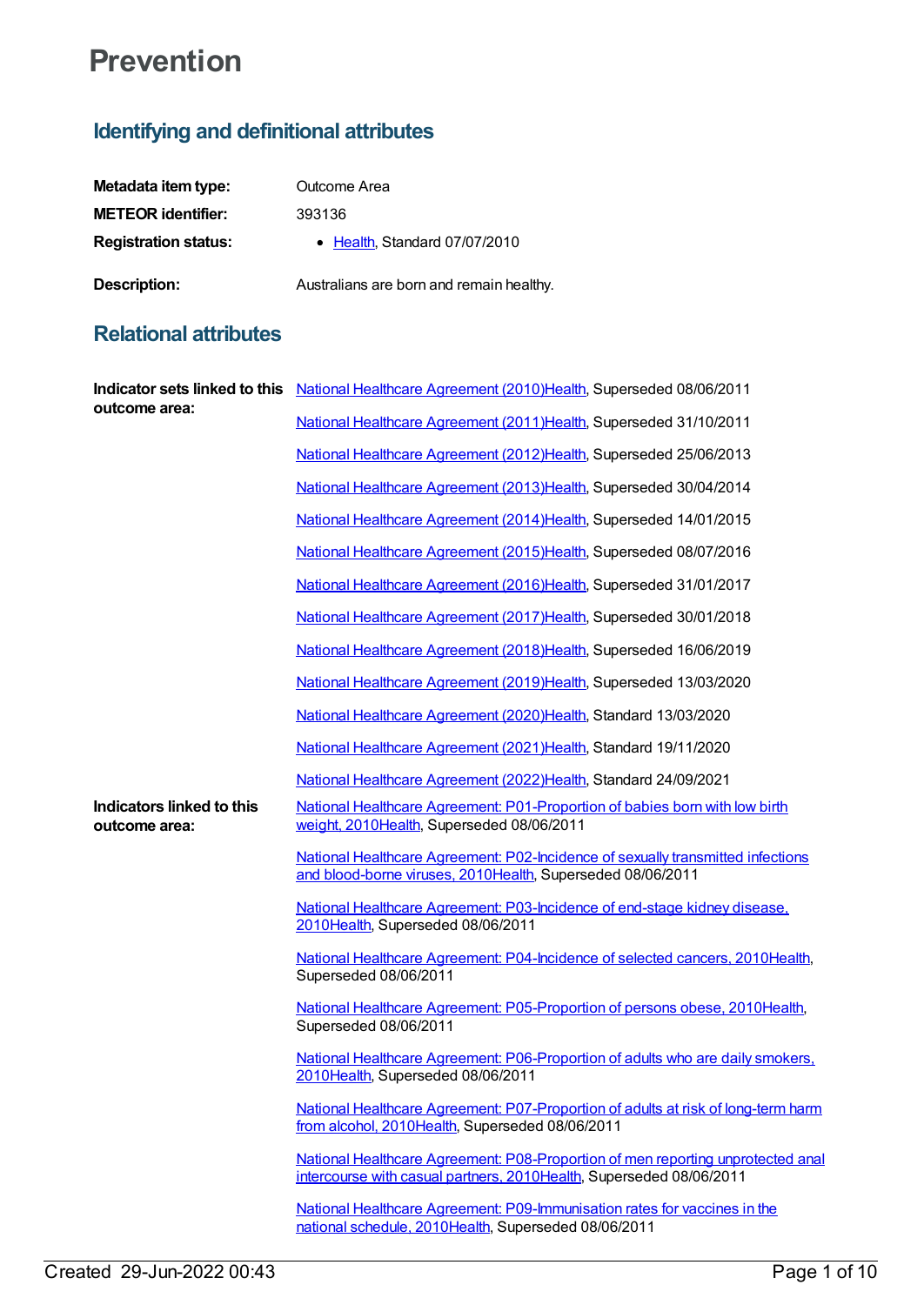National Healthcare [Agreement:](https://meteor.aihw.gov.au/content/394267) P10-Breast cancer screening rates, 201[0Health](https://meteor.aihw.gov.au/RegistrationAuthority/12), Superseded 08/06/2011

National Healthcare Agreement: [P11-Cervical](https://meteor.aihw.gov.au/content/394285) screening rates, 201[0Health](https://meteor.aihw.gov.au/RegistrationAuthority/12), Superseded 08/06/2011

National Healthcare [Agreement:](https://meteor.aihw.gov.au/content/394292) P12-Bowel cancer screening rates, 2010[Health](https://meteor.aihw.gov.au/RegistrationAuthority/12), Superseded 08/06/2011

National Healthcare Agreement: [P13-Proportion](https://meteor.aihw.gov.au/content/394300) of children with 4th year developmental health check, 201[0Health](https://meteor.aihw.gov.au/RegistrationAuthority/12), Superseded 08/06/2011

National Healthcare Agreement: PB 01-Reduce the age-adjusted prevalence rate for Type 2 diabetes to 2000 levels (equivalent to a national prevalence rate (for 25 years and over) of 7.1 per cent) within 15 years (Baseline [specification\),](https://meteor.aihw.gov.au/content/428917) 201[1Health](https://meteor.aihw.gov.au/RegistrationAuthority/12), Superseded 30/10/2011

National Healthcare Agreement: PB 01-Reduce the age-adjusted prevalence rate for Type 2 diabetes to 2000 levels (equivalent to a national prevalence rate (for 25 years and over) of 7.1 per cent) within 15 years (Baseline [specification\),](https://meteor.aihw.gov.au/content/435807) 201[2Health](https://meteor.aihw.gov.au/RegistrationAuthority/12), Superseded 25/06/2013

National Healthcare Agreement: PB 02-By 2018, reduce the national smoking rate to 10 per cent of the population and halve the Indigenous smoking rate (Baseline [specification\),](https://meteor.aihw.gov.au/content/428921) 201[1Health](https://meteor.aihw.gov.au/RegistrationAuthority/12), Superseded 30/10/2011

National Healthcare Agreement: PB 02-By 2018, reduce the national smoking rate to 10 per cent of the population and halve the Indigenous smoking rate (Baseline [specification\),](https://meteor.aihw.gov.au/content/435809) 201[2Health](https://meteor.aihw.gov.au/RegistrationAuthority/12), Superseded 25/06/2013 [Indigenous](https://meteor.aihw.gov.au/RegistrationAuthority/6), Standard 11/09/2012

National Healthcare [Agreement:](https://meteor.aihw.gov.au/content/428946) PB 03-By 2017, increase by five percentage points the proportion of Australian adults and children at a healthy body weight, over the 2009 baseline (Baseline specification), 2011 Health, Superseded 30/10/2011

National Healthcare Agreement: PB 03-By 2017, increase by five percentage points the proportion of Australian adults and children at a healthy body weight, over the 2009 baseline (Baseline [specification\),](https://meteor.aihw.gov.au/content/435818) 201[2Health](https://meteor.aihw.gov.au/RegistrationAuthority/12), Superseded 25/06/2013

National Healthcare [Agreement:](https://meteor.aihw.gov.au/content/559081) PB a-Better health: close the life expectancy gap for Indigenous Australians within a generation, 2015 Health, Superseded 08/07/2016

National Healthcare [Agreement:](https://meteor.aihw.gov.au/content/598862) PB a–Better health: close the life expectancy gap for Indigenous Australians within a generation, 201[6Health](https://meteor.aihw.gov.au/RegistrationAuthority/12), Superseded 31/01/2017

National Healthcare [Agreement:](https://meteor.aihw.gov.au/content/629966) PB a-Better health: close the life expectancy gap for Indigenous Australians within a generation, 2017 Health, Superseded 30/01/2018

National Healthcare [Agreement:](https://meteor.aihw.gov.au/content/658548) PB a–Better health: close the life expectancy gap for Indigenous Australians within a generation, 201[8Health](https://meteor.aihw.gov.au/RegistrationAuthority/12), Superseded 19/06/2019

National Healthcare [Agreement:](https://meteor.aihw.gov.au/content/698952) PB a-Better health: close the life expectancy gap for Indigenous Australians within a generation, 201[9Health](https://meteor.aihw.gov.au/RegistrationAuthority/12), Superseded 13/03/2020

National Healthcare [Agreement:](https://meteor.aihw.gov.au/content/716254) PB a–Better health: close the life expectancy gap for Indigenous Australians within a generation, 202[0Health](https://meteor.aihw.gov.au/RegistrationAuthority/12), Standard 13/03/2020

National Healthcare [Agreement:](https://meteor.aihw.gov.au/content/725842) PB a–Better health: close the life expectancy gap for Indigenous Australians within a generation, 202[1Health](https://meteor.aihw.gov.au/RegistrationAuthority/12), Standard 03/07/2020

National Healthcare [Agreement:](https://meteor.aihw.gov.au/content/559079) PB b-Better health: halve the mortality gap for Indigenous children under five by 2018, 2015[Health](https://meteor.aihw.gov.au/RegistrationAuthority/12), Superseded 08/07/2016

National Healthcare [Agreement:](https://meteor.aihw.gov.au/content/598860) PB b–Better health: halve the mortality gap for Indigenous children under five by 2018, 2016[Health](https://meteor.aihw.gov.au/RegistrationAuthority/12), Superseded 31/01/2017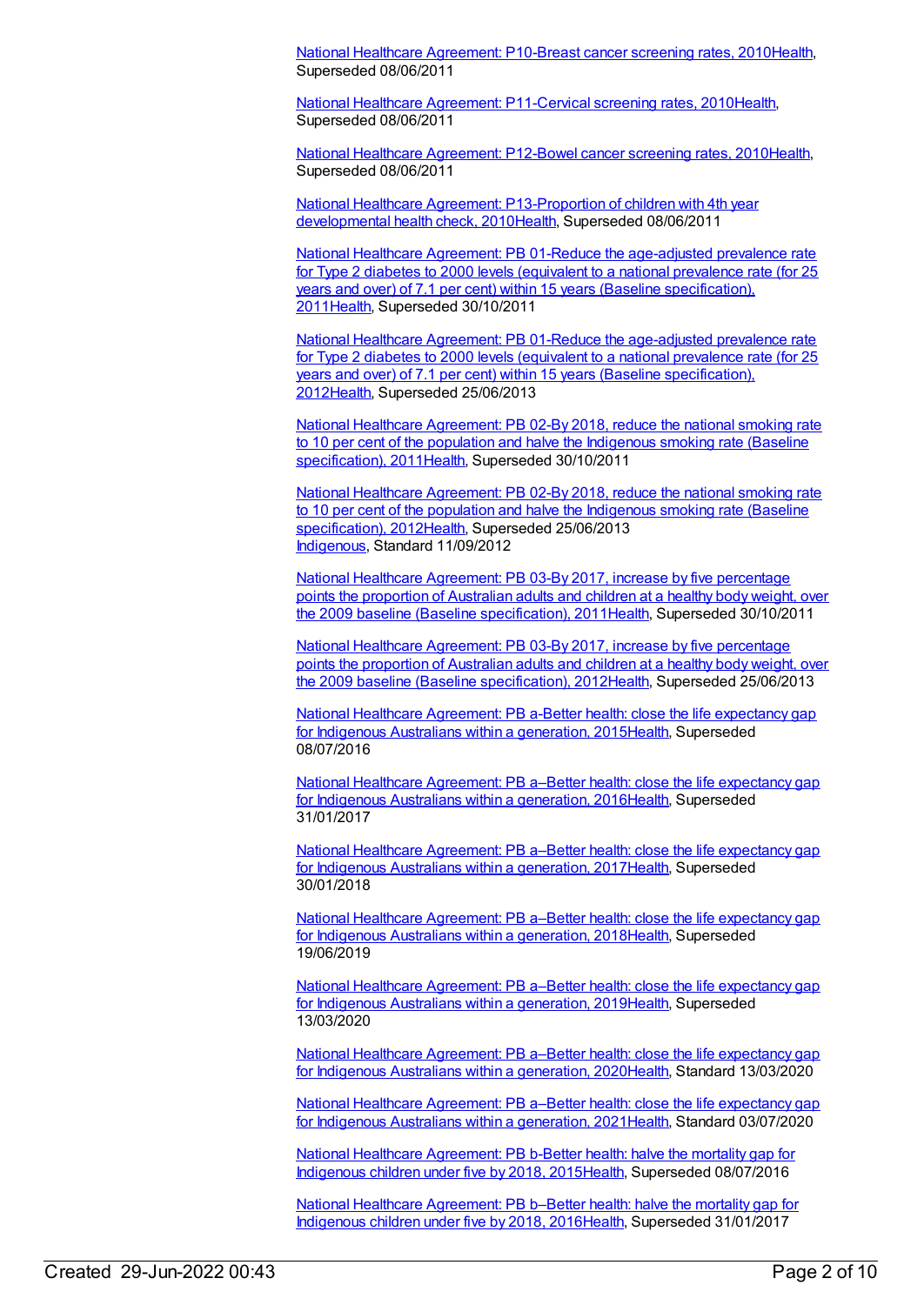National Healthcare [Agreement:](https://meteor.aihw.gov.au/content/629970) PB b–Better health: halve the mortality gap for Indigenous children under five by 2018, 2017[Health](https://meteor.aihw.gov.au/RegistrationAuthority/12), Superseded 30/01/2018

National Healthcare [Agreement:](https://meteor.aihw.gov.au/content/658546) PB b–Better health: halve the mortality gap for Indigenous children under five by 2018, 2018[Health](https://meteor.aihw.gov.au/RegistrationAuthority/12), Superseded 19/06/2019

National Healthcare [Agreement:](https://meteor.aihw.gov.au/content/698950) PB b–Better health: halve the mortality gap for Indigenous children under five by 2018, 2019[Health](https://meteor.aihw.gov.au/RegistrationAuthority/12), Superseded 13/03/2020

National Healthcare [Agreement:](https://meteor.aihw.gov.au/content/716256) PB b–Better health: halve the mortality gap for Indigenous children under five by 2018, 2020[Health](https://meteor.aihw.gov.au/RegistrationAuthority/12), Standard 13/03/2020

National Healthcare [Agreement:](https://meteor.aihw.gov.au/content/725840) PB b–Better health: halve the mortality gap for Indigenous children under five by 2018, 2021[Health](https://meteor.aihw.gov.au/RegistrationAuthority/12), Recorded 19/11/2020

National Healthcare Agreement: PB c-Better health: reduce the [age-adjusted](https://meteor.aihw.gov.au/content/498350) prevalence rate for Type 2 diabetes to 2000 levels (equivalent to a national prevalence rate (for 25 years and over) of 7.1 per cent) by 2023, 201[3Health](https://meteor.aihw.gov.au/RegistrationAuthority/12), Superseded 30/04/2014

National Healthcare Agreement: PB c-Better health: reduce the [age-adjusted](https://meteor.aihw.gov.au/content/517699) prevalence rate for Type 2 diabetes to 2000 levels (equivalent to a national prevalence rate (for 25 years and over) of 7.1 per cent) by 2023, 201[4Health](https://meteor.aihw.gov.au/RegistrationAuthority/12), Superseded 14/01/2015

National Healthcare Agreement: PB c-Better health: reduce the [age-adjusted](https://meteor.aihw.gov.au/content/559077) prevalence rate for Type 2 diabetes to 2000 levels (equivalent to a national prevalence rate (for 25 years and over) of 7.1 per cent) by 2023, 201[5Health](https://meteor.aihw.gov.au/RegistrationAuthority/12), Superseded 08/07/2016

National Healthcare Agreement: PB c–Better health: reduce the [age-adjusted](https://meteor.aihw.gov.au/content/598858) prevalence rate for Type 2 diabetes to 2000 levels (equivalent to a national prevalence rate (for 25 years and over) of 7.1 per cent) by 2023, 201[6Health](https://meteor.aihw.gov.au/RegistrationAuthority/12), Superseded 31/01/2017

National Healthcare Agreement: PB c-Better health: reduce the [age-adjusted](https://meteor.aihw.gov.au/content/629972) prevalence rate for Type 2 diabetes to 2000 levels (equivalent to a national prevalence rate (for 25 years and over) of 7.1 per cent) by 2023, 201[7Health](https://meteor.aihw.gov.au/RegistrationAuthority/12), Superseded 30/01/2018

National Healthcare Agreement: PB c-Better health: reduce the [age-adjusted](https://meteor.aihw.gov.au/content/658544) prevalence rate for Type 2 diabetes to 2000 levels (equivalent to a national prevalence rate (for 25 years and over) of 7.1 per cent) by 2023, 201[8Health](https://meteor.aihw.gov.au/RegistrationAuthority/12), Superseded 19/06/2019

National Healthcare Agreement: PB c–Better health: reduce the [age-adjusted](https://meteor.aihw.gov.au/content/698948) prevalence rate for Type 2 diabetes to 2000 levels (equivalent to a national prevalence rate (for 25 years and over) of 7.1 per cent) by 2023, 201[9Health](https://meteor.aihw.gov.au/RegistrationAuthority/12), Superseded 13/03/2020

National Healthcare Agreement: PB c-Better health: reduce the [age-adjusted](https://meteor.aihw.gov.au/content/716258) prevalence rate for Type 2 diabetes to 2000 levels (equivalent to a national prevalence rate (for 25 years and over) of 7.1 per cent) by 2023, 202[0Health](https://meteor.aihw.gov.au/RegistrationAuthority/12), Standard 13/03/2020

National Healthcare Agreement: PB c–Better health: reduce the [age-adjusted](https://meteor.aihw.gov.au/content/725838) prevalence rate for Type 2 diabetes to 2000 levels (equivalent to a national prevalence rate (for 25 years and over) of 7.1 per cent) by 2023, 202[1Health](https://meteor.aihw.gov.au/RegistrationAuthority/12), Standard 03/07/2020

National Healthcare Agreement: PB c–Better health: reduce the [age-adjusted](https://meteor.aihw.gov.au/content/740904) prevalence rate for Type 2 diabetes to 2000 levels (equivalent to a national prevalence rate (for 25 years and over) of 7.1 per cent) by 2023, 202[2Health](https://meteor.aihw.gov.au/RegistrationAuthority/12), Standard 24/09/2021

National Healthcare [Agreement:](https://meteor.aihw.gov.au/content/498348) PB d-Better health: by 2018, increase by five percentage points the proportion of Australian adults and children at a healthy body weight, over the 2009 baseline, 201[3Health](https://meteor.aihw.gov.au/RegistrationAuthority/12), Superseded 30/04/2014

National Healthcare [Agreement:](https://meteor.aihw.gov.au/content/517696) PB d-Better health: by 2018, increase by five percentage points the proportion of Australian adults and children at a healthy body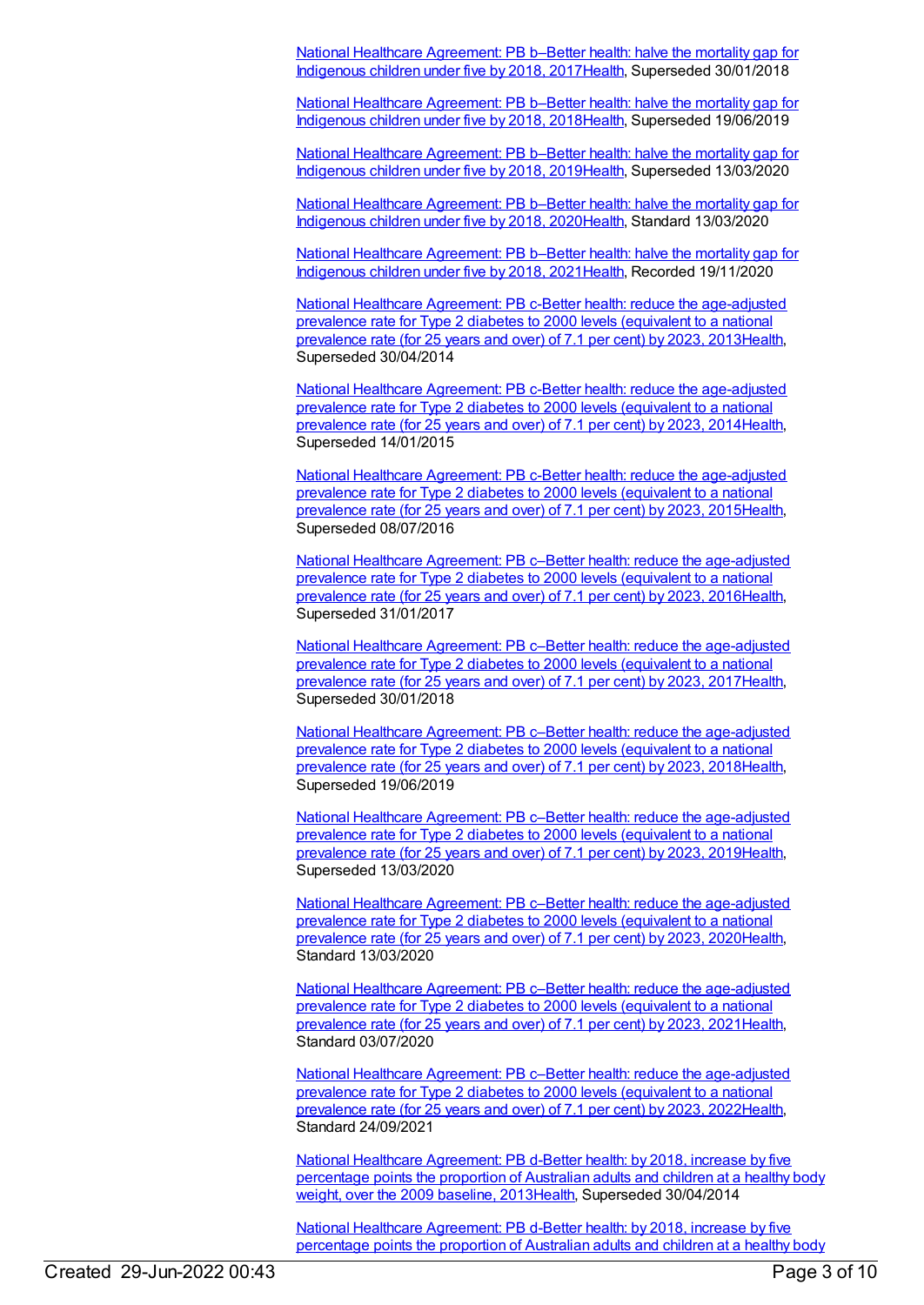weight, over the 2009 baseline, 201[4Health](https://meteor.aihw.gov.au/RegistrationAuthority/12), Superseded 14/01/2015

National Healthcare [Agreement:](https://meteor.aihw.gov.au/content/559074) PB d-Better health: by 2018, increase by five percentage points the proportion of Australian adults and children at a healthy body weight, over the 2009 baseline, 201[5Health](https://meteor.aihw.gov.au/RegistrationAuthority/12), Superseded 08/07/2016

National Healthcare [Agreement:](https://meteor.aihw.gov.au/content/598856) PB d–Better health: by 2018, increase by five percentage points the proportion of Australian adults and children at a healthy body weight, over the 2009 baseline, 201[6Health](https://meteor.aihw.gov.au/RegistrationAuthority/12), Superseded 31/01/2017

National Healthcare [Agreement:](https://meteor.aihw.gov.au/content/629974) PB d–Better health: by 2018, increase by five percentage points the proportion of Australian adults and children at a healthy body weight, over the 2009 baseline, 201[7Health](https://meteor.aihw.gov.au/RegistrationAuthority/12), Superseded 30/01/2018

National Healthcare [Agreement:](https://meteor.aihw.gov.au/content/658542) PB d–Better health: by 2018, increase by five percentage points the proportion of Australian adults and children at a healthy body weight, over the 2009 baseline, 201[8Health](https://meteor.aihw.gov.au/RegistrationAuthority/12), Superseded 19/06/2019

National Healthcare [Agreement:](https://meteor.aihw.gov.au/content/698946) PB d–Better health: by 2018, increase by five percentage points the proportion of Australian adults and children at a healthy body weight, over the 2009 baseline, 201[9Health](https://meteor.aihw.gov.au/RegistrationAuthority/12), Superseded 13/03/2020

National Healthcare [Agreement:](https://meteor.aihw.gov.au/content/716260) PB d–Better health: by 2018, increase by five percentage points the proportion of Australian adults and children at a healthy body weight, over the 2009 baseline, 202[0Health](https://meteor.aihw.gov.au/RegistrationAuthority/12), Standard 13/03/2020

National Healthcare [Agreement:](https://meteor.aihw.gov.au/content/725836) PB d-Better health: by 2018, increase by five percentage points the proportion of Australian adults and children at a healthy body weight, over the 2009 baseline, 202[1Health](https://meteor.aihw.gov.au/RegistrationAuthority/12), Standard 03/07/2020

National Healthcare [Agreement:](https://meteor.aihw.gov.au/content/740902) PB d–Better health: by 2018, increase by five percentage points the proportion of Australian adults and children at a healthy body weight, over the 2009 baseline, 202[2Health](https://meteor.aihw.gov.au/RegistrationAuthority/12), Standard 24/09/2021

National Healthcare [Agreement:](https://meteor.aihw.gov.au/content/498345) PB e-Better health: by 2018, reduce the national smoking rate to 10 per cent of the population and halve the Indigenous smoking rate over the 2009 baseline, 2013[Health](https://meteor.aihw.gov.au/RegistrationAuthority/12), Superseded 30/04/2014

National Healthcare [Agreement:](https://meteor.aihw.gov.au/content/517694) PB e-Better health: by 2018, reduce the national smoking rate to 10 per cent of the population and halve the Indigenous smoking rate over the 2009 baseline, 2014[Health](https://meteor.aihw.gov.au/RegistrationAuthority/12), Superseded 14/01/2015

National Healthcare [Agreement:](https://meteor.aihw.gov.au/content/559072) PB e-Better health: by 2018, reduce the national smoking rate to 10 per cent of the population and halve the Indigenous smoking rate over the 2009 baseline, 2015[Health](https://meteor.aihw.gov.au/RegistrationAuthority/12), Superseded 08/07/2016

National Healthcare [Agreement:](https://meteor.aihw.gov.au/content/598853) PB e–Better health: by 2018, reduce the national smoking rate to 10 per cent of the population and halve the Indigenous smoking rate over the 2009 baseline, 2016[Health](https://meteor.aihw.gov.au/RegistrationAuthority/12), Superseded 31/01/2017

National Healthcare [Agreement:](https://meteor.aihw.gov.au/content/629977) PB e–Better health: by 2018, reduce the national smoking rate to 10 per cent of the population and halve the Indigenous smoking rate over the 2009 baseline, 2017[Health](https://meteor.aihw.gov.au/RegistrationAuthority/12), Superseded 30/01/2018

National Healthcare [Agreement:](https://meteor.aihw.gov.au/content/658540) PB e–Better health: by 2018, reduce the national smoking rate to 10 per cent of the population and halve the Indigenous smoking rate over the 2009 baseline, 2018[Health](https://meteor.aihw.gov.au/RegistrationAuthority/12), Superseded 19/06/2019

National Healthcare [Agreement:](https://meteor.aihw.gov.au/content/698944) PB e–Better health: by 2018, reduce the national smoking rate to 10 per cent of the population and halve the Indigenous smoking rate over the 2009 baseline, 2019[Health](https://meteor.aihw.gov.au/RegistrationAuthority/12), Superseded 13/03/2020

National Healthcare [Agreement:](https://meteor.aihw.gov.au/content/716263) PB e–Better health: by 2018, reduce the national smoking rate to 10 per cent of the population and halve the Indigenous smoking rate over the 2009 baseline, 2020[Health](https://meteor.aihw.gov.au/RegistrationAuthority/12), Standard 13/03/2020

National Healthcare [Agreement:](https://meteor.aihw.gov.au/content/725834) PB e–Better health: by 2018, reduce the national smoking rate to 10 per cent of the population and halve the Indigenous smoking rate over the 2009 baseline, 2021[Health](https://meteor.aihw.gov.au/RegistrationAuthority/12), Standard 03/07/2020

National Healthcare Agreement: PB e–Better health: by 2018, reduce the national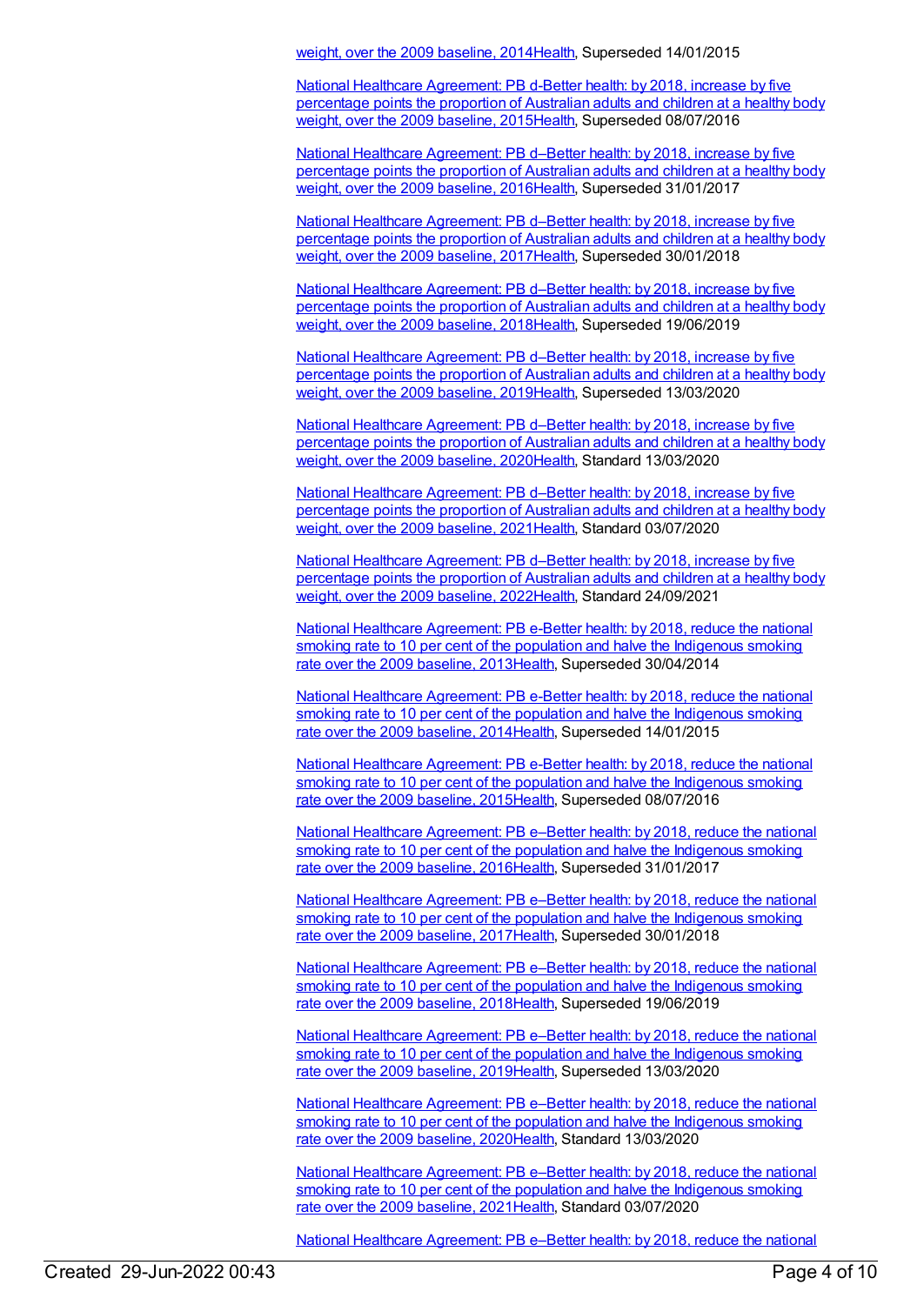smoking rate to 10 per cent of the population and halve the Indigenous smoking rate over the 2009 baseline, [2022Health,](https://meteor.aihw.gov.au/content/740900) Standard 24/09/2021

National Healthcare Agreement: PI [01-Proportion](https://meteor.aihw.gov.au/content/420072) of babies born of low birth weight, 201[1Health,](https://meteor.aihw.gov.au/RegistrationAuthority/12) Superseded 30/10/2011

National Healthcare Agreement: PI [01-Proportion](https://meteor.aihw.gov.au/content/435834) of babies born of low birth weight, 201[2Health,](https://meteor.aihw.gov.au/RegistrationAuthority/12) Superseded 25/06/2013

National Healthcare Agreement: PI [01-Proportion](https://meteor.aihw.gov.au/content/498209) of babies born of low birth weight, 201[3Health,](https://meteor.aihw.gov.au/RegistrationAuthority/12) Superseded 30/04/2014

National Healthcare Agreement: PI [01-Proportion](https://meteor.aihw.gov.au/content/517688) of babies born of low birth weight, 201[4Health,](https://meteor.aihw.gov.au/RegistrationAuthority/12) Superseded 14/01/2015

National Healthcare Agreement: PI [01-Proportion](https://meteor.aihw.gov.au/content/559066) of babies born of low birth weight, 201[5Health,](https://meteor.aihw.gov.au/RegistrationAuthority/12) Superseded 08/07/2016

National Healthcare Agreement: PI [01–Proportion](https://meteor.aihw.gov.au/content/598847) of babies born of low birth weight, 201[6Health,](https://meteor.aihw.gov.au/RegistrationAuthority/12) Superseded 31/01/2017

National Healthcare Agreement: PI [01–Proportion](https://meteor.aihw.gov.au/content/629984) of babies born of low birth weight, 201[7Health,](https://meteor.aihw.gov.au/RegistrationAuthority/12) Superseded 30/01/2018

National Healthcare Agreement: PI [01–Proportion](https://meteor.aihw.gov.au/content/658534) of babies born of low birth weight, 201[8Health,](https://meteor.aihw.gov.au/RegistrationAuthority/12) Superseded 19/06/2019

National Healthcare Agreement: PI [01–Proportion](https://meteor.aihw.gov.au/content/698938) of babies born of low birth weight, 201[9Health,](https://meteor.aihw.gov.au/RegistrationAuthority/12) Superseded 13/03/2020

National Healthcare Agreement: PI [01–Proportion](https://meteor.aihw.gov.au/content/716248) of babies born of low birth weight, 202[0Health,](https://meteor.aihw.gov.au/RegistrationAuthority/12) Standard 13/03/2020

National Healthcare Agreement: PI [01–Proportion](https://meteor.aihw.gov.au/content/725828) of babies born of low birth weight, 202[1Health,](https://meteor.aihw.gov.au/RegistrationAuthority/12) Standard 16/09/2020

National Healthcare Agreement: PI [01–Proportion](https://meteor.aihw.gov.au/content/740894) of babies born of low birth weight, 202[2Health,](https://meteor.aihw.gov.au/RegistrationAuthority/12) Standard 24/09/2021

National Healthcare Agreement: PI [02-Incidence](https://meteor.aihw.gov.au/content/498207) of selected cancers, 201[3Health](https://meteor.aihw.gov.au/RegistrationAuthority/12), Superseded 30/04/2014

National Healthcare Agreement: PI [02-Incidence](https://meteor.aihw.gov.au/content/517686) of selected cancers, 201[4Health](https://meteor.aihw.gov.au/RegistrationAuthority/12), Superseded 14/01/2015

National Healthcare Agreement: PI [02-Incidence](https://meteor.aihw.gov.au/content/559064) of selected cancers, 201[5Health](https://meteor.aihw.gov.au/RegistrationAuthority/12), Superseded 08/07/2016

National Healthcare Agreement: PI [02–Incidence](https://meteor.aihw.gov.au/content/598845) of selected cancers, 201[6Health](https://meteor.aihw.gov.au/RegistrationAuthority/12), Superseded 31/01/2017

National Healthcare Agreement: PI [02–Incidence](https://meteor.aihw.gov.au/content/630224) of selected cancers, 201[7Health](https://meteor.aihw.gov.au/RegistrationAuthority/12), Superseded 30/01/2018

National Healthcare Agreement: PI [02–Incidence](https://meteor.aihw.gov.au/content/658532) of selected cancers, 201[8Health](https://meteor.aihw.gov.au/RegistrationAuthority/12), Superseded 19/06/2019

National Healthcare Agreement: PI [02–Incidence](https://meteor.aihw.gov.au/content/698936) of selected cancers, 201[9Health](https://meteor.aihw.gov.au/RegistrationAuthority/12), Superseded 13/03/2020

National Healthcare Agreement: PI 02-Incidence of selected cancers, 202[0Health](https://meteor.aihw.gov.au/RegistrationAuthority/12), Standard 13/03/2020

National Healthcare Agreement: PI [02–Incidence](https://meteor.aihw.gov.au/content/725826) of selected cancers, 202[1Health](https://meteor.aihw.gov.au/RegistrationAuthority/12), Standard 16/09/2020

National Healthcare Agreement: PI [02–Incidence](https://meteor.aihw.gov.au/content/740892) of selected cancers, 202[2Health](https://meteor.aihw.gov.au/RegistrationAuthority/12), Standard 24/09/2021

National Healthcare Agreement: PI 02-Incidence of sexually [transmissible](https://meteor.aihw.gov.au/content/421697) infections and blood-borne viruses, 201[1Health](https://meteor.aihw.gov.au/RegistrationAuthority/12), Superseded 30/10/2011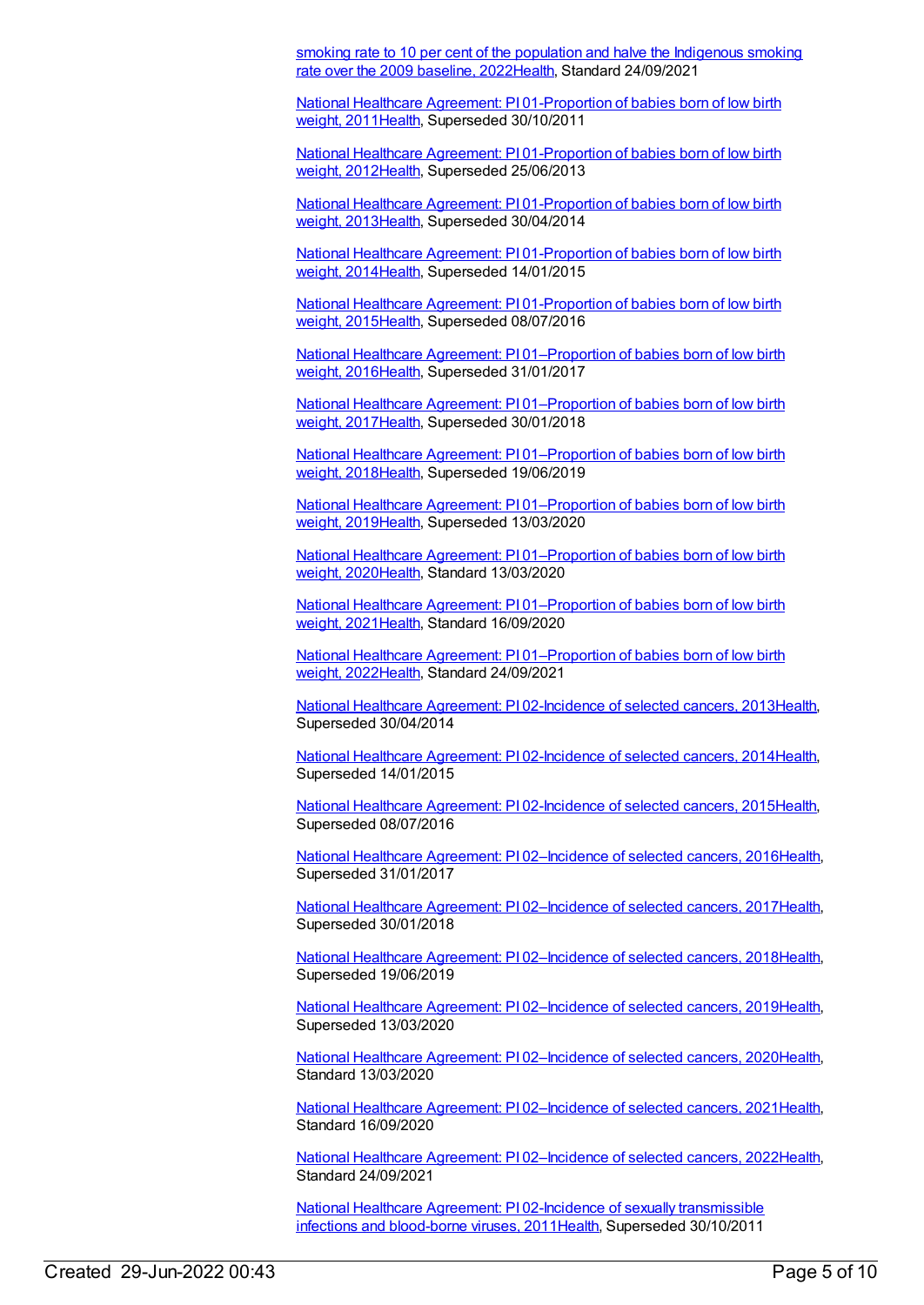National Healthcare Agreement: PI 02-Incidence of sexually [transmissible](https://meteor.aihw.gov.au/content/435959) infections and blood-borne viruses, 201[2Health](https://meteor.aihw.gov.au/RegistrationAuthority/12), Retired 25/06/2013

National Healthcare Agreement: PI [03-Incidence](https://meteor.aihw.gov.au/content/421695) of end-stage kidney disease, 201[1Health](https://meteor.aihw.gov.au/RegistrationAuthority/12), Superseded 30/10/2011

National Healthcare Agreement: PI [03-Incidence](https://meteor.aihw.gov.au/content/435837) of end-stage kidney disease, 201[2Health](https://meteor.aihw.gov.au/RegistrationAuthority/12), Retired 25/06/2013

National Healthcare Agreement: PI [03-Prevalence](https://meteor.aihw.gov.au/content/498205) of overweight and obesity, 201[3Health](https://meteor.aihw.gov.au/RegistrationAuthority/12), Superseded 30/04/2014

National Healthcare Agreement: PI [03-Prevalence](https://meteor.aihw.gov.au/content/517683) of overweight and obesity, 201[4Health](https://meteor.aihw.gov.au/RegistrationAuthority/12), Superseded 14/01/2015

National Healthcare Agreement: PI [03-Prevalence](https://meteor.aihw.gov.au/content/559062) of overweight and obesity, 201[5Health](https://meteor.aihw.gov.au/RegistrationAuthority/12), Superseded 08/07/2016

National Healthcare Agreement: PI [03–Prevalence](https://meteor.aihw.gov.au/content/598843) of overweight and obesity, 201[6Health](https://meteor.aihw.gov.au/RegistrationAuthority/12), Superseded 31/01/2017

National Healthcare Agreement: PI [03–Prevalence](https://meteor.aihw.gov.au/content/629989) of overweight and obesity, 201[7Health](https://meteor.aihw.gov.au/RegistrationAuthority/12), Superseded 30/01/2018

National Healthcare Agreement: PI [03–Prevalence](https://meteor.aihw.gov.au/content/658530) of overweight and obesity, 201[8Health](https://meteor.aihw.gov.au/RegistrationAuthority/12), Superseded 19/06/2019

National Healthcare Agreement: PI [03–Prevalence](https://meteor.aihw.gov.au/content/698934) of overweight and obesity, 201[9Health](https://meteor.aihw.gov.au/RegistrationAuthority/12), Superseded 13/03/2020

National Healthcare Agreement: PI [03–Prevalence](https://meteor.aihw.gov.au/content/716275) of overweight and obesity, 202[0Health](https://meteor.aihw.gov.au/RegistrationAuthority/12), Standard 13/03/2020

National Healthcare Agreement: PI [03–Prevalence](https://meteor.aihw.gov.au/content/725824) of overweight and obesity, 202[1Health](https://meteor.aihw.gov.au/RegistrationAuthority/12), Standard 03/07/2020

National Healthcare Agreement: PI [03–Prevalence](https://meteor.aihw.gov.au/content/740890) of overweight and obesity, 202[2Health](https://meteor.aihw.gov.au/RegistrationAuthority/12), Standard 24/09/2021

National Healthcare Agreement: PI [04-Incidence](https://meteor.aihw.gov.au/content/421693) of selected cancers, 201[1Health](https://meteor.aihw.gov.au/RegistrationAuthority/12), Superseded 30/10/2011

National Healthcare Agreement: PI [04-Incidence](https://meteor.aihw.gov.au/content/435839) of selected cancers, 201[2Health](https://meteor.aihw.gov.au/RegistrationAuthority/12), Superseded 25/06/2013

National Healthcare [Agreement:](https://meteor.aihw.gov.au/content/498203) PI 04-Rates of current daily smokers, 201[3Health](https://meteor.aihw.gov.au/RegistrationAuthority/12), Superseded 30/04/2014

National Healthcare [Agreement:](https://meteor.aihw.gov.au/content/517681) PI 04-Rates of current daily smokers, 201[4Health](https://meteor.aihw.gov.au/RegistrationAuthority/12), Superseded 14/01/2015

National Healthcare [Agreement:](https://meteor.aihw.gov.au/content/559060) PI 04-Rates of current daily smokers, 201[5Health](https://meteor.aihw.gov.au/RegistrationAuthority/12), Superseded 08/07/2016

National Healthcare [Agreement:](https://meteor.aihw.gov.au/content/598841) PI 04–Rates of current daily smokers, 2016[Health](https://meteor.aihw.gov.au/RegistrationAuthority/12), Superseded 31/01/2017

National Healthcare [Agreement:](https://meteor.aihw.gov.au/content/629992) PI 04–Rates of current daily smokers, 2017[Health](https://meteor.aihw.gov.au/RegistrationAuthority/12), Superseded 30/01/2018

National Healthcare [Agreement:](https://meteor.aihw.gov.au/content/658527) PI 04–Rates of current daily smokers, 2018[Health](https://meteor.aihw.gov.au/RegistrationAuthority/12), Superseded 19/06/2019

National Healthcare [Agreement:](https://meteor.aihw.gov.au/content/698932) PI 04–Rates of current daily smokers, 2019[Health](https://meteor.aihw.gov.au/RegistrationAuthority/12), Superseded 13/03/2020

National Healthcare [Agreement:](https://meteor.aihw.gov.au/content/716279) PI 04–Rates of current daily smokers, 2020[Health](https://meteor.aihw.gov.au/RegistrationAuthority/12), Standard 13/03/2020

National Healthcare [Agreement:](https://meteor.aihw.gov.au/content/725822) PI 04–Rates of current daily smokers, 2021[Health](https://meteor.aihw.gov.au/RegistrationAuthority/12), Standard 03/07/2020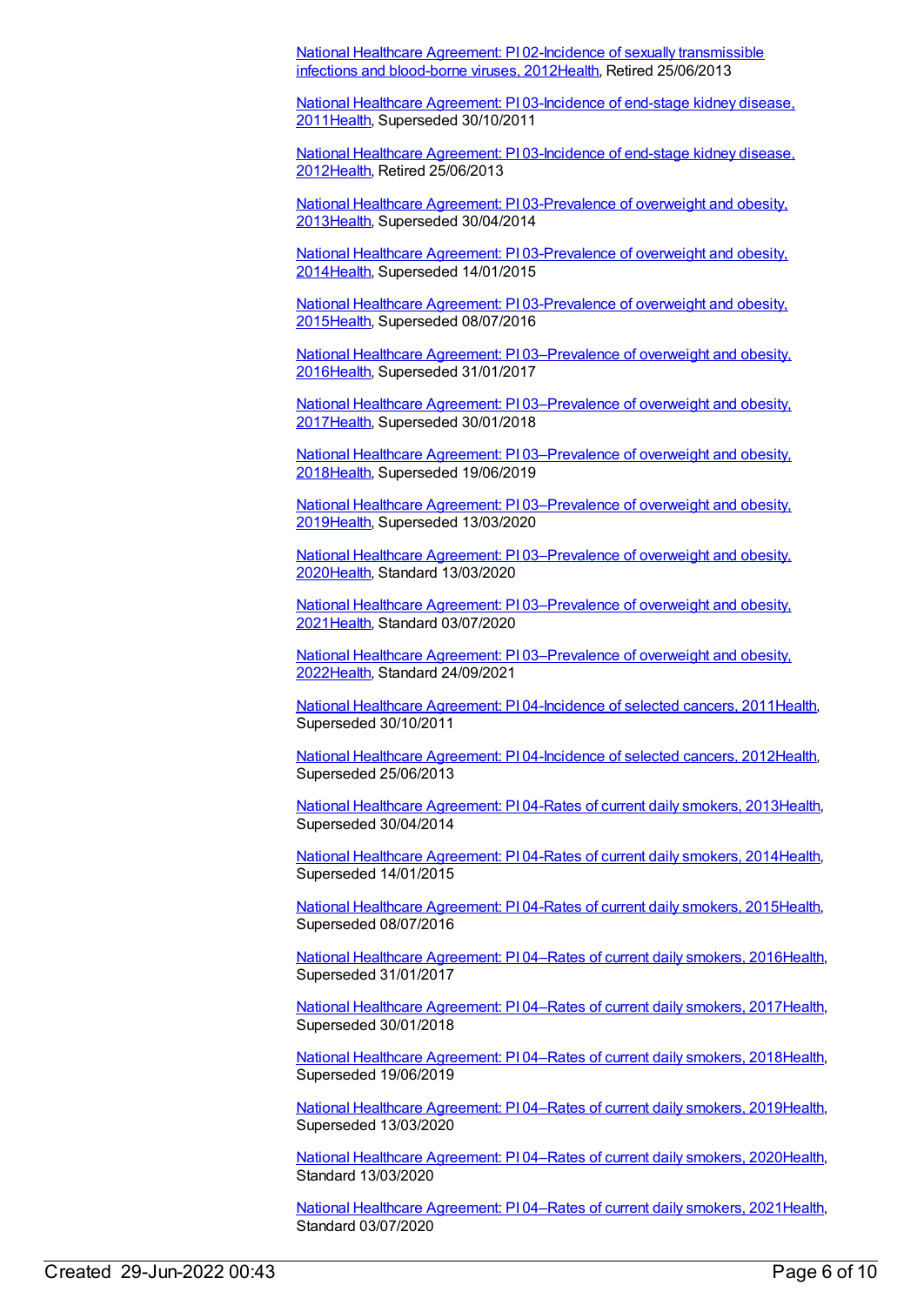National Healthcare [Agreement:](https://meteor.aihw.gov.au/content/740888) PI 04–Rates of current daily smokers, 2022[Health](https://meteor.aihw.gov.au/RegistrationAuthority/12), Standard 24/09/2021

National Healthcare Agreement: PI 05-Levels of risky alcohol [consumption,](https://meteor.aihw.gov.au/content/498201) 201[3Health](https://meteor.aihw.gov.au/RegistrationAuthority/12), Superseded 30/04/2014

National Healthcare Agreement: PI 05-Levels of risky alcohol [consumption,](https://meteor.aihw.gov.au/content/517678) 201[4Health](https://meteor.aihw.gov.au/RegistrationAuthority/12), Superseded 14/01/2015

National Healthcare Agreement: PI 05-Levels of risky alcohol [consumption,](https://meteor.aihw.gov.au/content/559058) 201[5Health](https://meteor.aihw.gov.au/RegistrationAuthority/12), Superseded 08/07/2016

National Healthcare Agreement: PI 05–Levels of risky alcohol [consumption,](https://meteor.aihw.gov.au/content/598839) 201[6Health](https://meteor.aihw.gov.au/RegistrationAuthority/12), Superseded 31/01/2017

National Healthcare Agreement: PI 05–Levels of risky alcohol [consumption,](https://meteor.aihw.gov.au/content/629999) 201[7Health](https://meteor.aihw.gov.au/RegistrationAuthority/12), Superseded 30/01/2018

National Healthcare Agreement: PI 05–Levels of risky alcohol [consumption,](https://meteor.aihw.gov.au/content/658525) 201[8Health](https://meteor.aihw.gov.au/RegistrationAuthority/12), Superseded 19/06/2019

National Healthcare Agreement: PI 05–Levels of risky alcohol [consumption,](https://meteor.aihw.gov.au/content/698930) 201[9Health](https://meteor.aihw.gov.au/RegistrationAuthority/12), Superseded 13/03/2020

National Healthcare Agreement: PI 05–Levels of risky alcohol [consumption,](https://meteor.aihw.gov.au/content/716290) 202[0Health](https://meteor.aihw.gov.au/RegistrationAuthority/12), Standard 13/03/2020

National Healthcare Agreement: PI 05–Levels of risky alcohol [consumption,](https://meteor.aihw.gov.au/content/725820) 202[1Health](https://meteor.aihw.gov.au/RegistrationAuthority/12), Standard 03/07/2020

National Healthcare Agreement: PI 05–Levels of risky alcohol [consumption,](https://meteor.aihw.gov.au/content/740886) 202[2Health](https://meteor.aihw.gov.au/RegistrationAuthority/12), Standard 24/09/2021

National Healthcare Agreement: PI [05-Proportion](https://meteor.aihw.gov.au/content/421691) of persons obese, 2011[Health](https://meteor.aihw.gov.au/RegistrationAuthority/12), Superseded 30/10/2011

National Healthcare Agreement: PI [05-Proportion](https://meteor.aihw.gov.au/content/435967) of persons obese, 2012[Health](https://meteor.aihw.gov.au/RegistrationAuthority/12), Superseded 25/06/2013

National Healthcare Agreement: PI 06-Life [expectancy,](https://meteor.aihw.gov.au/content/559056) 2015[Health](https://meteor.aihw.gov.au/RegistrationAuthority/12), Superseded 08/07/2016

National Healthcare Agreement: PI 06–Life [expectancy,](https://meteor.aihw.gov.au/content/598837) 201[6Health](https://meteor.aihw.gov.au/RegistrationAuthority/12), Superseded 31/01/2017

National Healthcare Agreement: PI 06–Life [expectancy,](https://meteor.aihw.gov.au/content/630002) 201[7Health](https://meteor.aihw.gov.au/RegistrationAuthority/12), Superseded 30/01/2018

National Healthcare Agreement: PI 06–Life [expectancy,](https://meteor.aihw.gov.au/content/658523) 201[8Health](https://meteor.aihw.gov.au/RegistrationAuthority/12), Superseded 19/06/2019

National Healthcare Agreement: PI 06–Life [expectancy,](https://meteor.aihw.gov.au/content/698928) 201[9Health](https://meteor.aihw.gov.au/RegistrationAuthority/12), Superseded 13/03/2020

National Healthcare Agreement: PI 06-Life [expectancy,](https://meteor.aihw.gov.au/content/716297) 202[0Health](https://meteor.aihw.gov.au/RegistrationAuthority/12), Standard 13/03/2020

National Healthcare Agreement: PI 06–Life [expectancy,](https://meteor.aihw.gov.au/content/725818) 202[1Health](https://meteor.aihw.gov.au/RegistrationAuthority/12), Standard 03/07/2020

National Healthcare Agreement: PI 06-Life [expectancy,](https://meteor.aihw.gov.au/content/740884) 202[2Health](https://meteor.aihw.gov.au/RegistrationAuthority/12), Standard 24/09/2021

National Healthcare Agreement: PI [06-Proportion](https://meteor.aihw.gov.au/content/421689) of adults who are daily smokers, 201[1Health](https://meteor.aihw.gov.au/RegistrationAuthority/12), Superseded 30/10/2011

National Healthcare Agreement: PI [06-Proportion](https://meteor.aihw.gov.au/content/435974) of adults who are daily smokers, 201[2Health](https://meteor.aihw.gov.au/RegistrationAuthority/12), Superseded 25/06/2013

National Healthcare [Agreement:](https://meteor.aihw.gov.au/content/559054) PI 07-Infant and young child mortality rate, 201[5Health](https://meteor.aihw.gov.au/RegistrationAuthority/12), Superseded 08/07/2016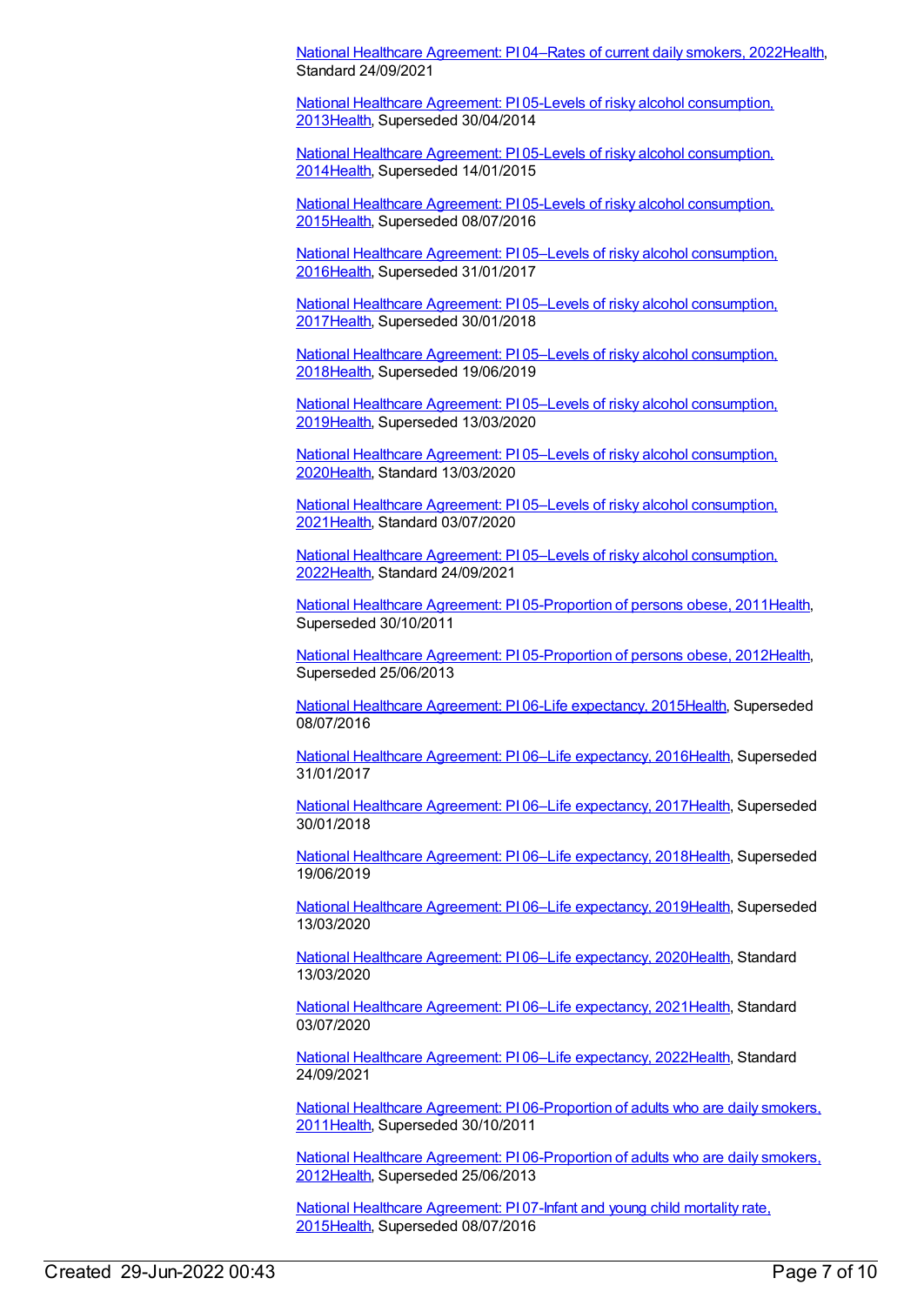National Healthcare [Agreement:](https://meteor.aihw.gov.au/content/598835) PI 07–Infant and young child mortality rate, 201[6Health](https://meteor.aihw.gov.au/RegistrationAuthority/12), Superseded 31/01/2017

National Healthcare [Agreement:](https://meteor.aihw.gov.au/content/630004) PI 07–Infant and young child mortality rate, 201[7Health](https://meteor.aihw.gov.au/RegistrationAuthority/12), Superseded 30/01/2018

National Healthcare [Agreement:](https://meteor.aihw.gov.au/content/658521) PI 07–Infant and young child mortality rate, 201[8Health](https://meteor.aihw.gov.au/RegistrationAuthority/12), Superseded 19/06/2019

National Healthcare [Agreement:](https://meteor.aihw.gov.au/content/698926) PI 07-Infant and young child mortality rate, 201[9Health](https://meteor.aihw.gov.au/RegistrationAuthority/12), Superseded 13/03/2020

National Healthcare [Agreement:](https://meteor.aihw.gov.au/content/716308) PI 07–Infant and young child mortality rate, 202[0Health](https://meteor.aihw.gov.au/RegistrationAuthority/12), Standard 13/03/2020

National Healthcare [Agreement:](https://meteor.aihw.gov.au/content/725815) PI 07–Infant and young child mortality rate, 202[1Health](https://meteor.aihw.gov.au/RegistrationAuthority/12), Standard 03/07/2020

National Healthcare [Agreement:](https://meteor.aihw.gov.au/content/740882) PI 07–Infant and young child mortality rate, 202[2Health](https://meteor.aihw.gov.au/RegistrationAuthority/12), Standard 24/09/2021

National Healthcare Agreement: PI [07-Proportion](https://meteor.aihw.gov.au/content/421687) of adults at risk of long-term harm from alcohol, 2011 [Health](https://meteor.aihw.gov.au/RegistrationAuthority/12), Superseded 30/10/2011

National Healthcare Agreement: PI [07-Proportion](https://meteor.aihw.gov.au/content/435979) of adults at risk of long-term harm from alcohol, 2012[Health](https://meteor.aihw.gov.au/RegistrationAuthority/12), Superseded 25/06/2013

National Healthcare [Agreement:](https://meteor.aihw.gov.au/content/559052) PI 08-Major causes of death, 2015[Health](https://meteor.aihw.gov.au/RegistrationAuthority/12), Superseded 08/07/2016

National Healthcare [Agreement:](https://meteor.aihw.gov.au/content/598815) PI 08–Major causes of death, 201[6Health](https://meteor.aihw.gov.au/RegistrationAuthority/12), Superseded 31/01/2017

National Healthcare [Agreement:](https://meteor.aihw.gov.au/content/630006) PI 08–Major causes of death, 201[7Health](https://meteor.aihw.gov.au/RegistrationAuthority/12), Superseded 30/01/2018

National Healthcare [Agreement:](https://meteor.aihw.gov.au/content/658519) PI 08–Major causes of death, 201[8Health](https://meteor.aihw.gov.au/RegistrationAuthority/12), Superseded 19/06/2019

National Healthcare [Agreement:](https://meteor.aihw.gov.au/content/698924) PI 08–Major causes of death, 201[9Health](https://meteor.aihw.gov.au/RegistrationAuthority/12), Superseded 13/03/2020

National Healthcare [Agreement:](https://meteor.aihw.gov.au/content/716346) PI 08–Major causes of death, 202[0Health](https://meteor.aihw.gov.au/RegistrationAuthority/12), Standard 13/03/2020

National Healthcare [Agreement:](https://meteor.aihw.gov.au/content/725813) PI 08–Major causes of death, 202[1Health](https://meteor.aihw.gov.au/RegistrationAuthority/12), Standard 03/07/2020

National Healthcare [Agreement:](https://meteor.aihw.gov.au/content/740880) PI 08–Major causes of death, 202[2Health](https://meteor.aihw.gov.au/RegistrationAuthority/12), Standard 24/09/2021

National Healthcare Agreement: PI [08-Proportion](https://meteor.aihw.gov.au/content/402398) of men reporting unprotected anal intercourse with casual male partners, 2011 [Health](https://meteor.aihw.gov.au/RegistrationAuthority/12), Superseded 30/10/2011

National Healthcare Agreement: PI [08-Proportion](https://meteor.aihw.gov.au/content/435841) of men reporting unprotected anal intercourse with casual male partners, 2012[Health](https://meteor.aihw.gov.au/RegistrationAuthority/12), Retired 25/06/2013

National Healthcare Agreement: PI [09-Immunisation](https://meteor.aihw.gov.au/content/421684) rates for vaccines in the national schedule, 2011[Health,](https://meteor.aihw.gov.au/RegistrationAuthority/12) Superseded 30/10/2011

National Healthcare Agreement: PI [09-Immunisation](https://meteor.aihw.gov.au/content/436839) rates for vaccines in the national schedule, 2012[Health,](https://meteor.aihw.gov.au/RegistrationAuthority/12) Retired 25/06/2013

National Healthcare Agreement: PI [09-Incidence](https://meteor.aihw.gov.au/content/559050) of heart attacks (acute coronary events), 2015[Health,](https://meteor.aihw.gov.au/RegistrationAuthority/12) Superseded 08/07/2016

National Healthcare Agreement: PI [09–Incidence](https://meteor.aihw.gov.au/content/598799) of heart attacks (acute coronary events), 2016[Health,](https://meteor.aihw.gov.au/RegistrationAuthority/12) Superseded 31/01/2017

National Healthcare Agreement: PI [09–Incidence](https://meteor.aihw.gov.au/content/630008) of heart attacks (acute coronary events), 2017[Health,](https://meteor.aihw.gov.au/RegistrationAuthority/12) Superseded 30/01/2018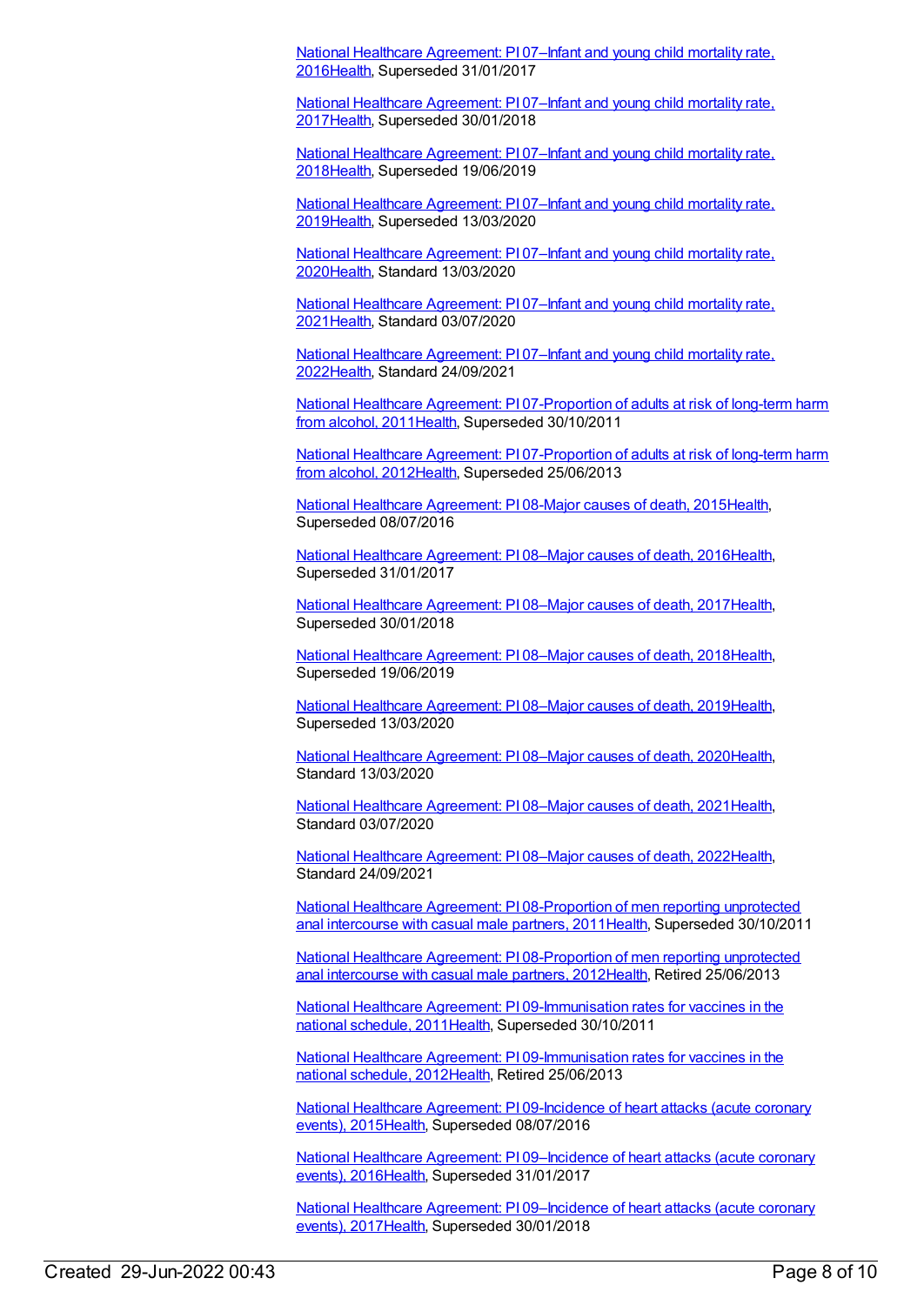National Healthcare Agreement: PI [09–Incidence](https://meteor.aihw.gov.au/content/658517) of heart attacks (acute coronary events), 2018[Health,](https://meteor.aihw.gov.au/RegistrationAuthority/12) Superseded 19/06/2019

National Healthcare Agreement: PI [09–Incidence](https://meteor.aihw.gov.au/content/698922) of heart attacks (acute coronary events), 2019[Health,](https://meteor.aihw.gov.au/RegistrationAuthority/12) Superseded 13/03/2020

National Healthcare Agreement: PI [09–Incidence](https://meteor.aihw.gov.au/content/716355) of heart attacks (acute coronary events), 2020[Health,](https://meteor.aihw.gov.au/RegistrationAuthority/12) Standard 13/03/2020

National Healthcare Agreement: PI [09–Incidence](https://meteor.aihw.gov.au/content/725811) of heart attacks (acute coronary events), 2021[Health,](https://meteor.aihw.gov.au/RegistrationAuthority/12) Standard 16/09/2020

National Healthcare Agreement: PI [09–Incidence](https://meteor.aihw.gov.au/content/740878) of heart attacks (acute coronary events), 2022[Health,](https://meteor.aihw.gov.au/RegistrationAuthority/12) Standard 24/09/2021

National Healthcare [Agreement:](https://meteor.aihw.gov.au/content/421676) PI 10-Breast cancer screening rates, 2011[Health](https://meteor.aihw.gov.au/RegistrationAuthority/12), Superseded 30/10/2011

National Healthcare [Agreement:](https://meteor.aihw.gov.au/content/435843) PI 10-Breast cancer screening rates, 2012[Health](https://meteor.aihw.gov.au/RegistrationAuthority/12), Retired 25/06/2013

National Healthcare Agreement: PI [10-Prevalence](https://meteor.aihw.gov.au/content/559048) of Type 2 diabetes, 201[5Health](https://meteor.aihw.gov.au/RegistrationAuthority/12), Superseded 08/07/2016

National Healthcare Agreement: PI [10–Prevalence](https://meteor.aihw.gov.au/content/598762) of Type 2 diabetes, 201[6Health](https://meteor.aihw.gov.au/RegistrationAuthority/12), Superseded 31/01/2017

National Healthcare Agreement: PI [10–Prevalence](https://meteor.aihw.gov.au/content/630010) of Type 2 diabetes, 201[7Health](https://meteor.aihw.gov.au/RegistrationAuthority/12), Superseded 30/01/2018

National Healthcare Agreement: PI [10–Prevalence](https://meteor.aihw.gov.au/content/658515) of Type 2 diabetes, 201[8Health](https://meteor.aihw.gov.au/RegistrationAuthority/12), Superseded 19/06/2019

National Healthcare Agreement: PI [10–Prevalence](https://meteor.aihw.gov.au/content/698920) of Type 2 diabetes, 201[9Health](https://meteor.aihw.gov.au/RegistrationAuthority/12), Superseded 13/03/2020

National Healthcare Agreement: PI [10–Prevalence](https://meteor.aihw.gov.au/content/716381) of Type 2 diabetes, 202[0Health](https://meteor.aihw.gov.au/RegistrationAuthority/12), Standard 13/03/2020

National Healthcare Agreement: PI [10–Prevalence](https://meteor.aihw.gov.au/content/725809) of Type 2 diabetes, 202[1Health](https://meteor.aihw.gov.au/RegistrationAuthority/12), Standard 03/07/2020

National Healthcare Agreement: PI [10–Prevalence](https://meteor.aihw.gov.au/content/740876) of Type 2 diabetes, 202[2Health](https://meteor.aihw.gov.au/RegistrationAuthority/12), Standard 24/09/2021

National Healthcare [Agreement:](https://meteor.aihw.gov.au/content/421674) PI 11-Cervical screening rates, 2011[Health](https://meteor.aihw.gov.au/RegistrationAuthority/12), Superseded 30/10/2011

National Healthcare [Agreement:](https://meteor.aihw.gov.au/content/435845) PI 11-Cervical screening rates, 2012[Health](https://meteor.aihw.gov.au/RegistrationAuthority/12), Retired 25/06/2013

National Healthcare Agreement: PI [11-Proportion](https://meteor.aihw.gov.au/content/559046) of adults with very high levels of psychological distress, 201[5Health](https://meteor.aihw.gov.au/RegistrationAuthority/12), Superseded 08/07/2016

National Healthcare Agreement: PI [11–Proportion](https://meteor.aihw.gov.au/content/598760) of adults with very high levels of psychological distress, 201[6Health](https://meteor.aihw.gov.au/RegistrationAuthority/12), Superseded 31/01/2017

National Healthcare Agreement: PI [11–Proportion](https://meteor.aihw.gov.au/content/630012) of adults with very high levels of psychological distress, 201[7Health](https://meteor.aihw.gov.au/RegistrationAuthority/12), Superseded 30/01/2018

National Healthcare Agreement: PI [11–Proportion](https://meteor.aihw.gov.au/content/658513) of adults with very high levels of psychological distress, 201[8Health](https://meteor.aihw.gov.au/RegistrationAuthority/12), Superseded 19/06/2019

National Healthcare Agreement: PI [11–Proportion](https://meteor.aihw.gov.au/content/698918) of adults with very high levels of psychological distress, 201[9Health](https://meteor.aihw.gov.au/RegistrationAuthority/12), Superseded 13/03/2020

National Healthcare Agreement: PI [11–Proportion](https://meteor.aihw.gov.au/content/716392) of adults with very high levels of psychological distress, 202[0Health](https://meteor.aihw.gov.au/RegistrationAuthority/12), Standard 13/03/2020

National Healthcare Agreement: PI [11–Proportion](https://meteor.aihw.gov.au/content/725807) of adults with very high levels of psychological distress, 202[1Health](https://meteor.aihw.gov.au/RegistrationAuthority/12), Standard 03/07/2020